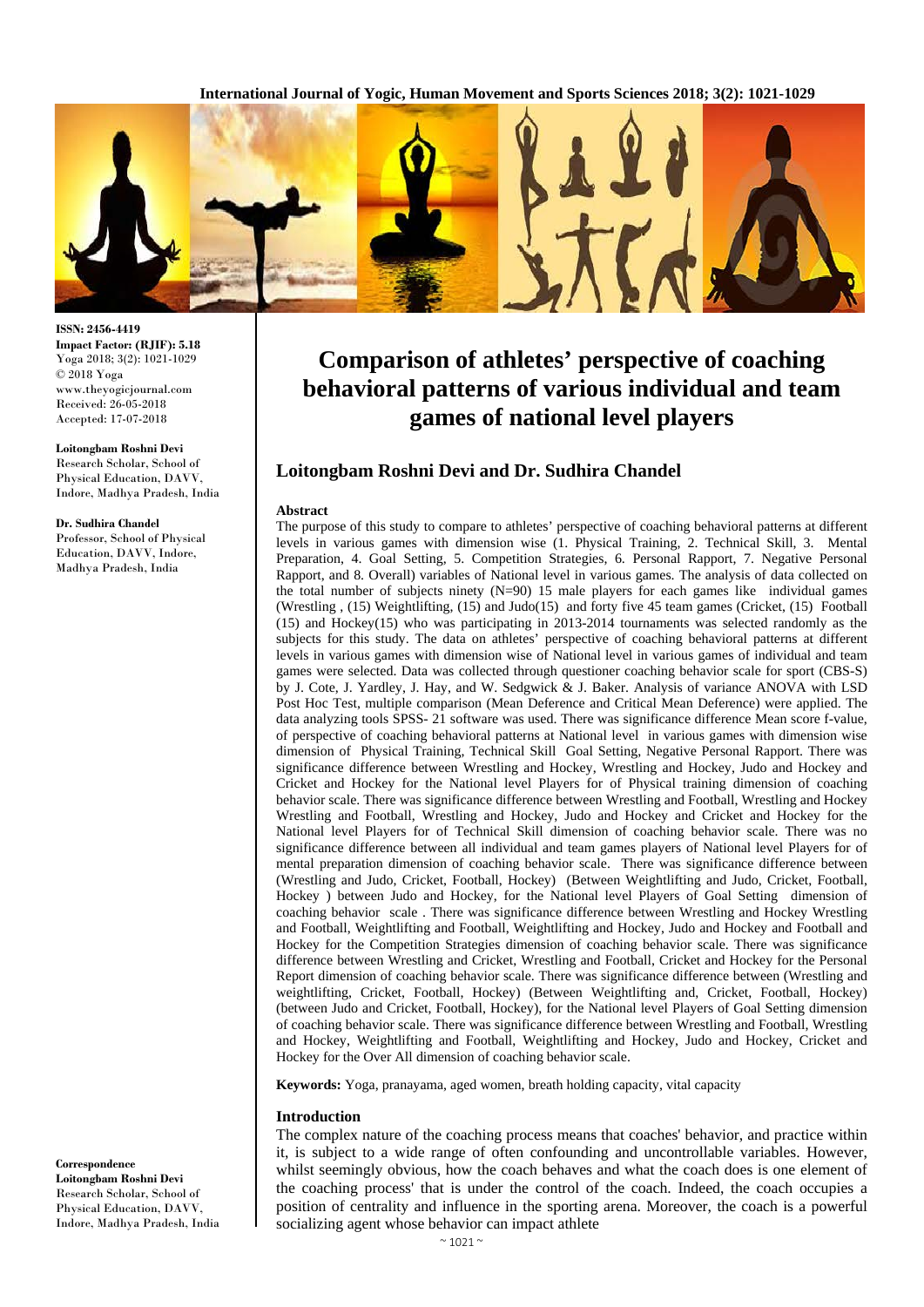Performance, learning, and a range of psycho-social outcomes. This impact can be both positive and negative. It would seem therefore, that understanding which behaviors translate into positive (and negative) outcomes for athletes is essential for practitioners and coaching scholars alike. This is the case for practitioners, as evidence would suggest that coaches are notoriously poor at describing their own behavior, while with athletes the reverse is true; athletes are more accurate at describing their coach's behavior than the coaches are themselves.

## **Objectives of the study**

 To compare to athletes' perspective of coaching behavioral patterns at different levels in various games with dimension wise (1. Physical Training, 2. Technical Skill, 3. Mental Preparation, 4. Goal Setting, 5. Competition Strategies, 6. Personal Rapport, 7. Negative Personal Rapport, and 8. Overall) variables of National  $\triangleright$ level in various games

## **Methodology**

The analysis of data collected on the total number of subjects ninety (N=90) 15 male players for each games like individual games (Wrestling , (15) Weightlifting, (15) and Judo(15) and forty five 45 team games (Cricket, (15) Football (15) and Hockey(15) who was participating in 2013-2014 tournaments was selected randomly as the subjects for this study. The data on athletes' perspective of coaching behavioral patterns at different levels in various games with dimension wise 1. Physical Training, 2. Technical Skill, 3. Mental Preparation, 4. Goal Setting, 5. Competition Strategies, 6. Personal Rapport, 7. Negative Personal Rapport, and 8. Overall variables of National level in various games of individual and team games were selected. Data was collected through questioner coaching behavior scale for sport (CBS-S) by J. Cote, J. Yardley, J. Hay, and W. Sedgwick & J. Baker. [1]. Analysis of variance ANOVA with LSD Post Hoc Test, multiple comparison (Mean Deference and Critical Mean Deference) were applied. The data analyzing tools SPSS- 21 software was used.

## **Level of Significance**

The level of significance to check the compare obtained by analysis of variance ANOVA with post hoc test was set at 0.05 level.

## **Statistical Analysis**

 Analysis of Variance (ANOVA) was applied was applied for SPSS-21 software to analyze and compare of athletes' perspective of coaching behavioral patterns at National levels in various games of National level in various games of Three individual and three team games Significant was set at 0.05

## **Findings and Results of the Study Table 1**

Table 1. Analysis of Variance (ANOVA) for athletes' perspective of coaching behavioral patterns variables at National level in various games with dimension wise 1. Physical Training, 2. Technical Skill, 3. Mental Preparation, 4. Goal Setting, 5. Competition Strategies, 6. Personal Rapport, 7. Negative Personal Rapport, and 8. Overall.

|                               | <b>Variables</b>      | <b>Sum of Squares</b> | df | <b>Mean Square</b> | F      | Sig. |
|-------------------------------|-----------------------|-----------------------|----|--------------------|--------|------|
|                               | <b>Between Groups</b> | 309.733               | 5  | 61.947             | 3.928  | .003 |
| <b>Physical Training</b>      | Within Groups         | 1324.667              | 84 | 15.770             |        |      |
|                               | Total                 | 1634.400              | 89 |                    |        |      |
|                               | <b>Between Groups</b> | 569.200               | 5  | 113.840            | 4.358  | .001 |
| <b>Technical Skill</b>        | Within Groups         | 2194.400              | 84 | 26.124             |        |      |
|                               | Total                 | 2763.600              | 89 |                    |        |      |
|                               | <b>Between Groups</b> | 25.600                | 5  | 5.120              | .811   | .545 |
| <b>Mental Preparation</b>     | Within Groups         | 530.000               | 84 | 6.310              |        |      |
|                               | Total                 | 555.600               | 89 |                    |        |      |
|                               | <b>Between Groups</b> | 292.456               | 5  | 58.491             | 5.959  | .000 |
| Goalsetting                   | Within Groups         | 824.533               | 84 | 9.816              |        |      |
|                               | Total                 | 1116.989              | 89 |                    |        |      |
|                               | <b>Between Groups</b> | 298.322               | 5  | 59.664             | 3.754  | .004 |
| <b>Competition Strategies</b> | Within Groups         | 1335.067              | 84 | 15.894             |        |      |
|                               | Total                 | 1633.389              | 89 |                    |        |      |
|                               | <b>Between Groups</b> | 202.856               | 5  | 40.571             | 2.301  | .052 |
| Personal Rapport              | Within Groups         | 1480.933              | 84 | 17.630             |        |      |
|                               | Total                 | 1683.789              | 89 |                    |        |      |
|                               | <b>Between Groups</b> | 1447.567              | 5  | 289.513            | 10.692 | .000 |
| <b>Negative Personal</b>      | Within Groups         | 2274.533              | 84 | 27.078             |        |      |
| Rapport                       | Total                 | 3722.100              | 89 |                    |        |      |
|                               | <b>Between Groups</b> | 5218.000              | 5  | 1043.600           | 3.248  | .010 |
| Overall                       | Within Groups         | 26992.000             | 84 | 321.333            |        |      |
|                               | Total                 | 32210.000             | 89 |                    |        |      |

**Table 1**

\*significant set at  $0.5$  level  $5$ ,  $89$   $(2.37)$ )

Table-1 It was reveal that the calculated f- value for coaching behaviour scale like Sports Physical Training (3.92\*), Technical Skill (4.35\*), Mental Preparation (.811), Goal Setting (5.95\*), Competition Strategies (3.75), Personal Rapport (2.30), Negative Personal Rapport (10.69\*), and Overall (3.24) for each group of coaching behaviour scale for the dimension wise in various games of National level from

three Individual and three team games like Individual game (wrestling, weightlifting and judo) and team games (cricket, football and hockey) there was more than the tabulated fvalue is 2.37 (degree of freedom  $= 5$ , 84), there was no significant deferent for Mental Preparation, and Competition Strategies, Personal Rapport and overall. And other four 4 dimension of coaching behavior scale like Physical Training ,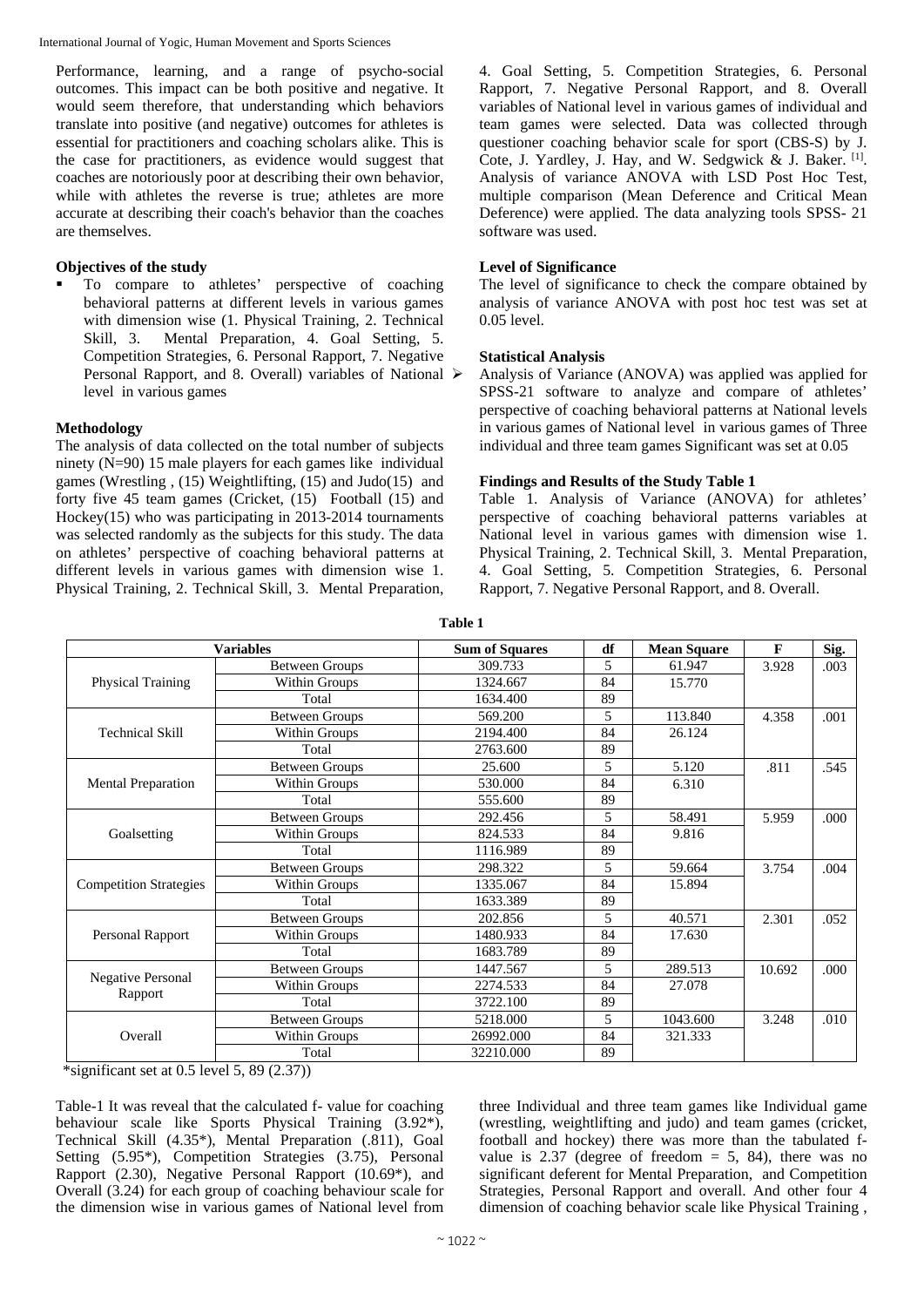Technical Skill, Goalsetting and Negative Personal Rapport there are significant difference was calculated f value more than the tabulated f- value (2.37) for the Individual and Team games of participated at National level**.** The total eight 8

dimension of coaching behavior scale four dimension significant and four dimension no significant difference between all six (N=6) Individual and Team games.

**Table 2:** Multiple competition (LSD with Post Hoc Test) of Team and Individual games of National level Players for the Physical training dimension of coaching behavior scale

| S.N.         |           |                   | Group mean |                |          |               | MD         | CD   |
|--------------|-----------|-------------------|------------|----------------|----------|---------------|------------|------|
|              | Wrestling | Weightlifting     | Judo       | <b>Cricket</b> | Football | <b>Hockey</b> |            |      |
| 2            | 42.000    | 41.800            | -----      | --------       | -------- | -------       | .2000      |      |
| 3            | 42.000    | -------           | 41.067     | -------        | -------  | ------        | .9333      |      |
| 4            | 42.000    | -------           | ------     | 40.000         | -------  | -------       | 2.0000     |      |
| 5            | 42.000    | ---------         | ------     | ------         | 39.400   | -------       | 2.6000     |      |
| 6            | 42.000    | $- - - - - - - -$ | -------    | --------       | -------  | 36.533        | 5.4667*    |      |
| $\mathbf{r}$ | -------   | 41.800            | 41.067     | --------       | -------- | -------       | .7333      |      |
| 8            | ------    | 41.800            | ------     | 40.000         | -------  | -------       | 1.8000     |      |
| 9            | -------   | 41.800            | ------     | -------        | 39.400   | -------       | 2.4000     |      |
| 10           | -------   | 41.800            | -----      | ------         | ------   | 36.533        | $5.2667*$  |      |
| 11           | --------  | ---------         | 41.067     | 40.000         | -------  | -------       | 1.0667     |      |
| 12           | -------   | ---------         | 41.067     | -------        | 39.400   | -------       | 1.6667     |      |
| 13           | --------  | ---------         | 41.067     | ------         | ------   | 36.533        | $4.5333*$  |      |
| 14           | -------   | --------          | ------     | 40.000         | 39.400   | ------        | .6000      | 2.40 |
| 15           | --------  | ---------         | ------     | 40.000         | -------  | 36.533        | $3.4667$ * |      |
| 16           | --------  | --------          | ------     | --------       | 39.400   | 36.533        | 2.8667     |      |

Table-2 reveal that the mean score of various games of National level Individual games (Wrestling, weightlifting and Judo) and Team games (Cricket, Football and Hockey) players of coaching behavior scale of dimension wise mean value of wrestling (42.000) weightlifting (41.800), Judo (41.067), Cricket (40.000) Football (39.400), Hockey (36.533), were found superior to wrestling mean value hence it is concluded that there is no significant difference between wrestling and among groups weightlifting (41.800), Judo (41.067), Cricket (40.000) Football (39.400), of obtained mean difference value (MD) (.2000), (.9333), (2.000), (2.600) which was less than the critical difference value (CD) (2.40), there was no significance difference between wrestling and among groups weightlifting, Judo, Cricket and Football and there was significant difference between Wrestling (42.000) and Hockey (36.533) players Mean difference value MD value (5.4667) which was more than the critical difference value (CD) (2.40).

It was no significant difference between weightlifting (41.800) and among groups, Judo (41.067), Cricket (40.000) Football (39.400), MD value of (Judo .7333, Cricket 1.800

and Football 2.400) which was less than the critical difference value (CD) (2.40). And significant difference between

Weightlifting (41.800) and Hockey (36.533) MD (5.2667\*) which was more than the critical difference value (CD) (2.40). There was no significance difference between Judo (41.067), and among groups Cricket (40.000) Football (39.400), MD value of (Cricket 1.0667 and Football 1.6667) which was less than the critical difference value (CD) (2.40). And significant difference between Judo (41.067) and Hockey (36.553) MD (4.5333\*) which was more than the critical difference value (CD) (2.40).

There was no significance difference between Cricket (40.000) and Football (39.400), MD value of (.6000) which was less than the critical difference value (CD) (2.40). And significant difference between Cricket (40.000) and Hockey  $(36.553)$  MD  $(3.4667*)$  which was more than the critical difference value (CD) (2.40). It was no significant difference between Football (39.400) and Hockey (36.553) MD value of (2.8667) which was less than the critical difference value (CD) (2.40).

**Table 3:** Multiple competition (LSD with Post Hoc Test) of Team and Individual games of National level Players for the Technical Skill dimension of coaching behavior scale

| S.N.          |               |               | Group mean    |                 |               |          | <b>MD</b> | CD   |
|---------------|---------------|---------------|---------------|-----------------|---------------|----------|-----------|------|
|               | Wrestling     | Weightlifting | Judo          | <b>Cricket</b>  | Football      | Hockey   |           |      |
|               | 49.66         | 49.33         | -----         | -------         | --------      | -------  | .3333     |      |
| $\mathcal{D}$ | 49.66         | -------       | 48.46         | $- - - - - - -$ | -------       | -------- | 1.2000    |      |
| 3             | 49.66         | -------       | $- - - - - -$ | 46.53           | -------       | -------  | 3.1333    |      |
| 4             | 49.66         | -------       | $- - - - - -$ | $- - - - - -$   | 44.93         | -------  | 4.7333*   |      |
| 5             | 49.66         |               | -----         | -------         | -------       | 42.66    | $7.0000*$ |      |
| 6             | -------       | 49.33         | 48.46         | -------         | --------      | -------- | .8667     |      |
| $\mathbf{r}$  | $- - - - - -$ | 49.33         | $- - - - - -$ | 46.53           | -------       | -------- | 2.8000    |      |
| 8             | -------       | 49.33         | $- - - - - -$ | -------         | 44.93         | -------  | 4.4000*   |      |
| 9             | -------       | 49.33         | -----         | -------         | -------       | 42.66    | $6.6667*$ |      |
| 10            | --------      | -------       | 48.46         | 46.53           | -------       | -------  | 1.9333    |      |
| 11            | -------       | -------       | 48.46         | -------         | 44.93         | -------  | 3.5333    |      |
| 12            | --------      | ---------     | 48.46         | $- - - - - -$   | $- - - - - -$ | 36.533   | 5.8000*   |      |
| 13            | -------       | --------      | $- - - - - -$ | 46.53           | 44.93         | ------   | 1.6000    | 3.09 |
| 14            | ---------     | --------      | -------       | 46.53           | -------       | 42.66    | 3.8667*   |      |
| 15            | --------      |               | -------       | --------        | 44.93         | 42.66    | 2.2667    |      |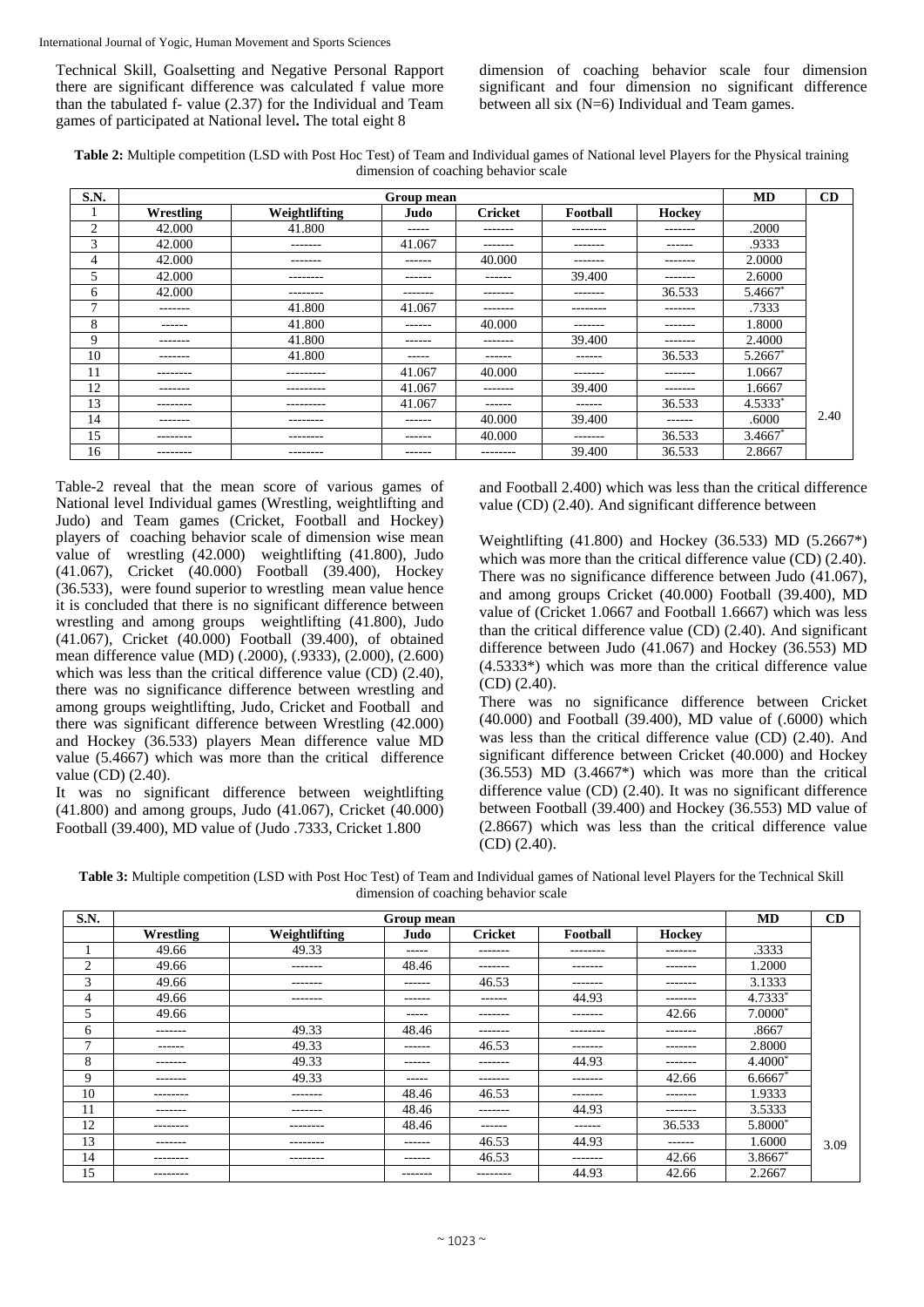Table-3 reveal that the mean score of various games (Cricket, Football and Hockey) players of coaching behavior scale of dimension wise mean value of wrestling (49.66) weightlifting (49.33), Judo (48.46), Cricket (46.53) Football (44.93), Hockey (42.66), were found superior to wrestling mean value hence it is concluded that there is no significant difference between wrestling (49.66) and among groups weightlifting (49.33), Judo (48.46), Cricket (46.53) of obtained mean difference value (MD) **(**.3333**), (**1.2000**), (**3.1333**),** which was less than the critical difference value (CD) (3.09), there was no significance difference between wrestling and among groups weightlifting, Judo, Cricket and Football and there was significant difference between wrestling (49.66 and Football (44.93), Hockey (42.66) players Mean difference value MD value  $(4.7333^*)$ ,  $(7.0000^*)$  which was more than the critical difference value (CD) (3.09).

It was no significant difference between weightlifting (49.33) and among groups, Judo (48.46), Cricket (46.53), MD value of (Judo .8667, Cricket 2.8000) which was less than the critical difference value (CD) (3.09). And the significant

difference between weightlifting (49.33) and among groups Football (44.93), Hockey (42.66), MD (4.4000<sup>\*</sup>), (6.6667<sup>\*</sup>) which was more than the critical difference value (CD) (3.09).

There was no significant difference between Judo (48.46), and among groups Cricket (46.53) Football (44.93), MD value of (Cricket 1.9333 and Football 3.5333) which was less than the critical difference value (CD) (3.09). And the significant difference between Judo (48.46) and Hockey (42.66) MD (5.8000\* ) which was more than the critical difference value (CD) (3.09).

There was no significant difference between Cricket (46.53) and Football (44.93), MD value of (1.6000) which was less than the critical difference value (CD) (3.09). And the significant difference between Cricket (46.53) and Hockey  $(42.66)$  MD  $(3.8667^*)$  which was more than the critical difference value (CD) (3.09). It was no significant difference between Football (44.53) and Hockey (42.66) MD value of (2.2667) which was less than the critical difference value (CD) (3.09).

**Table 4:** Multiple competition (LSD with Post Hoc Test) of Team and Individual games of National level Players for the mental preparation dimension of coaching behavior scale

| S.N.           |           |               | Group mean    |                |           |               | <b>MD</b> | CD    |
|----------------|-----------|---------------|---------------|----------------|-----------|---------------|-----------|-------|
|                | Wrestling | Weightlifting | Judo.         | <b>Cricket</b> | Football  | <b>Hockey</b> |           |       |
|                | 31.133    | 30.067        | -----         | -------        | --------- | --------      | 1.0667    |       |
| $\overline{2}$ | 31.133    | -------       | 30.267        | -------        | -------   | --------      | .8667     |       |
| 3              | 31.133    | --------      | ------        | 30.733         | --------  | -------       | .4000     |       |
| 4              | 31.133    | -------       | $- - - - - -$ | ------         | 29.867    | -------       | 1.2667    |       |
| 5              | 31.133    | --------      | ------        | --------       | --------  | 29.533        | 1.6000    |       |
| 6              | --------  | 30.067        | 30.267        | --------       | --------  | --------      | $-.2000$  |       |
| $\mathbf{7}$   | ------    | 30.067        | ------        | 30.733         | -------   | -------       | $-.6667$  |       |
| 8              | -------   | 30.067        | ------        | -------        | 29.867    | -------       | .2000     | 22.85 |
| 9              | --------  | 30.067        | -----         | -------        | --------  | 29.533        | .5333     |       |
| 10             | --------  | -------       | 30.267        | 30.733         | -------   | --------      | $-.4667$  |       |
| 11             | --------  | --------      | 30.267        | --------       | 29.867    | -------       | .4000     |       |
| 12             | --------  | --------      | 30.267        | ------         | ------    | 29.533        | .7333     |       |
| 13             | --------  | --------      | $- - - - - -$ | 30.733         | 29.867    | -------       | .8667     |       |
| 14             | --------  | --------      | ------        | 30.733         | -------   | 29.533        | 1.2000    |       |
| 15             | --------  |               | --------      | --------       | 29.867    | 29.533        | .3333     |       |

Table-4 reveal that the mean score of various games (Cricket, Football and Hockey) players of coaching behavior scale of dimension wise mean value of wrestling (31.133) weightlifting (30.067), Judo (30.267), Cricket (30.733) Football (29.867), Hockey (29.533), were found superior to wrestling mean value hence it is concluded that there is no significant difference between wrestling (49.66) and among groups wrestling (31.133) weightlifting (30.067), Judo (30.267), Cricket (30.733) Football (29.867), Hockey (29.533) of obtained mean difference value (MD) **(**1.0667**), (**.8667**), (**1.6000**) (**.4000**),** (1.2667) which was less than the critical difference value (CD) (22.85), t

It was no significant difference between weightlifting (30.067), and among groups, Judo (30.267), Cricket (30.733)

Football (29.867), Hockey (29.533) MD value of (Judo .2000, Cricket -.6667, football (.2000) and Hockey (.5333) which was less than the critical difference value (CD) (22.85). There was no significant difference between Judo (30.267), and among groups Cricket (30.733) Football (29.867), Hockey (29.533) MD value of (Cricket -.4667and Football .4000, Hockey (.7333) which was less than the critical difference value (CD) (22.85).

There was no significant difference between Cricket (30.733) and football (.2000) and Hockey (.5333), MD value of (.8667, 1.2000) which was less than the critical difference value (CD) (3.09). And the significant difference between football (.2000) and Hockey (29.533) MD (.3333) which was less than the critical difference value (CD) (22.85).

**Table 5** Multiple competition (LSD with Post Hoc Test) of Team and Individual games of National level Players for the Goal Setting dimension of coaching behavior scale

| S.N. |           |               | Group mean |                |           |          | MD                    | CD |
|------|-----------|---------------|------------|----------------|-----------|----------|-----------------------|----|
|      | Wrestling | Weightlifting | Judo       | <b>Cricket</b> | Football  | Hockey   |                       |    |
|      | 38.533    | 38.200        | ------     | -------        | --------- | -------- | .3333                 |    |
| ◠    | 38.533    | -------       | 35.933     | -------        | -------   | -------  | $2.6000*$             |    |
|      | 38.533    | --------      | ------     | 35,067         | -------   | -------  | $3.4667$ <sup>*</sup> |    |
|      | 38.533    | --------      | -------    | -------        | 34.733    | -------  | 3.8000*               |    |
|      | 38.533    | --------      | -----      | -------        | -------   | 33.600   | 4.9333*               |    |
| O    | -------   | 38.200        | 35.933     | -------        | --------  | -------  | 2.2667                |    |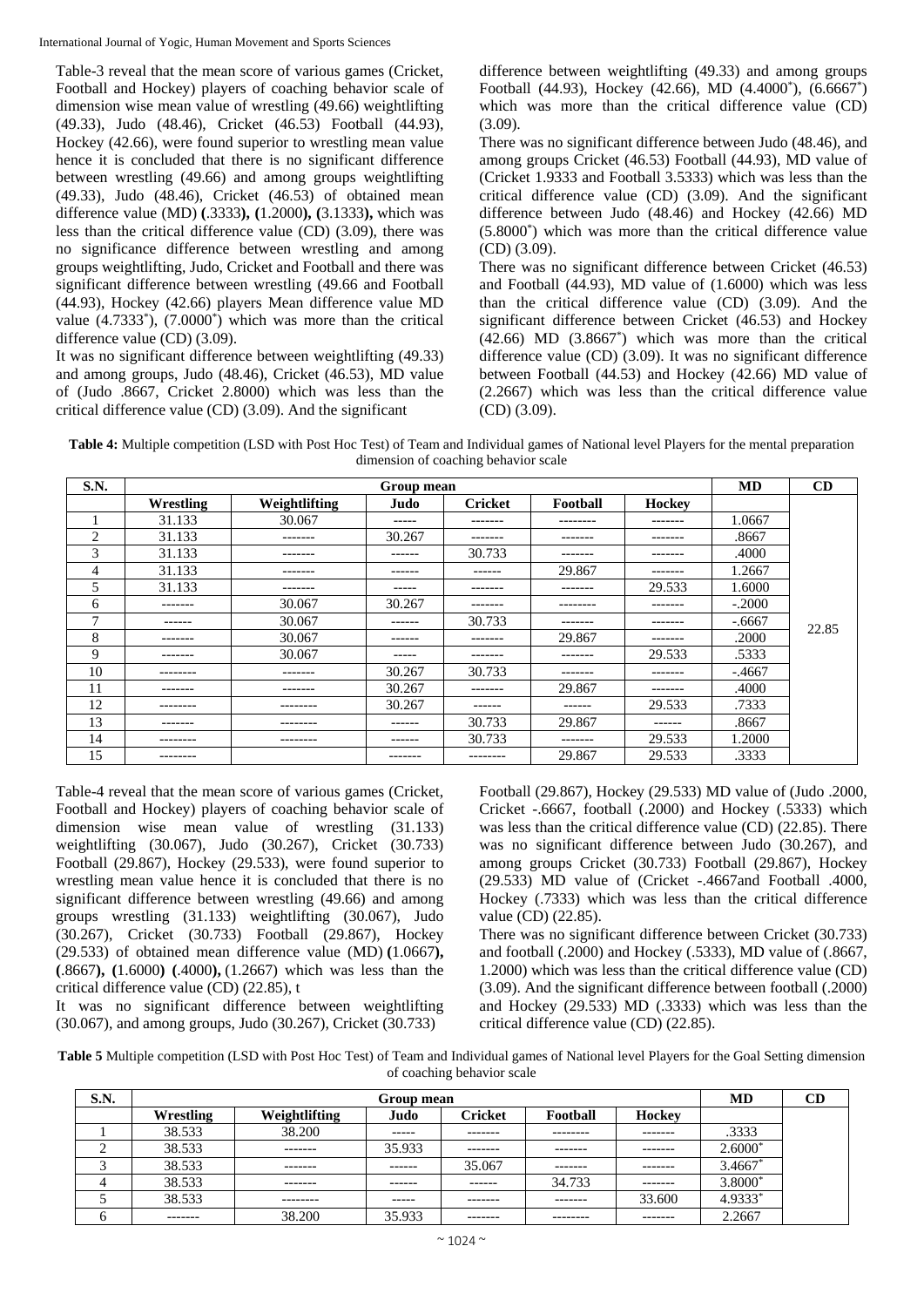| $\mathbf{r}$ | -------   | 38.200   | ------- | 35.067    | -------- | -------  | $3.1333*$ |       |
|--------------|-----------|----------|---------|-----------|----------|----------|-----------|-------|
| o<br>$\circ$ | --------  | 38.200   | ------- | --------  | 34.733   | -------- | $3.4667*$ |       |
| Q            | --------  | 38.200   | ------  | --------  | -------- | 33.600   | $4.6000*$ | 1.900 |
| 10           | --------- | -------- | 35.933  | 35.067    | -------- | -------  | .8667     |       |
| 11           | -------   | -------- | 35.933  | --------  | 34.733   | -------  | 1.2000    |       |
| 12           | --------  | -------- | 35.933  | -------   | -------  | 33.600   | $2.3333*$ |       |
| 13           | -------   | -------- | ------- | 35.067    | 34.733   | ------   | .3333     |       |
| 14           | --------- | -------- | ------- | 35.067    | -------  | 33.600   | 1.4667    |       |
| 15           | --------  |          | ------- | --------- | 34.733   | 33.600   | 1.1333    |       |

Table-5 reveal that the mean score of various games (Cricket, Football and Hockey) players of coaching behavior scale of dimension wise mean value of wrestling (38.533) weightlifting (38.200), Judo (35.933), Cricket (35.067) Football (34.733), Hockey (33.600), were found superior to wrestling mean value hence it is concluded that there is no significant difference between wrestling (38.533) weightlifting (38.200), MD value (.3333) is less than CD (1.900) value. There was significance difference between Wrestling and among groups Judo (35.933), Cricket (35.067) Football (34.733), Hockey (33.600) obtained mean difference value (MD) (2.6000\* **), (**3.4667\*\* **), (**3.8000\***), (**4.9333\***)** which was greater than the critical difference value (CD) (1.900). It was significance difference between weightlifting (38.200)

and Judo (35.933 among groups Cricket (35.067), Football (34.733), players MD (2.2667), (3.1333<sup>\*</sup>), (3.4667<sup>\*</sup>), (4.6000\*) which was more than the critical difference value (CD) (1.900.)

It was no significant difference between Judo (35.933) and among groups, Cricket (35.067) Football (34.733) MD value of (.8667, 1.2000) which was less than the critical difference value (CD) (1.90). And significant difference between Judo (35.933) and Hockey (33.600), MD (2.3333\* ), which was more than the critical difference value (CD) (3.09).

There was no significant difference between Cricket (35.067) and among groups Football (34.733), Hockey (33.600), MD value of (1.466 and 1.1333) which was less than the critical difference value (CD) (1.90).

**Table 6:** Multiple competition (LSD with Post Hoc Test) of Team and Individual games of National level Players for the Competition Strategies dimension of coaching behavior scale

| S.N. |               |               | Group mean  |                |          |          | <b>MD</b>             | CD   |
|------|---------------|---------------|-------------|----------------|----------|----------|-----------------------|------|
|      | Wrestling     | Weightlifting | Judo        | <b>Cricket</b> | Football | Hockey   |                       |      |
|      | 42.867        | 43.933        | ------      | -------        | -------- | -------- | $-1.0667$             |      |
| 2    | 42.867        | -------       | 42.000      | -------        | -------  | ------   | .8667                 |      |
| 3    | 42.867        | --------      | ------      | 42.133         | -------  | -------  | .7333                 |      |
| 4    | 42.867        | --------      | -------     | -------        | 40.467   | -------- | 2.4000                |      |
| 5    | 42.867        | --------      | ------      | -------        | -------  | 38.267   | $4.6000*$             |      |
| 6    | --------      | 43.933        | 42.000      | -------        | -------- | -------  | 1.9333                |      |
| Ξ    | $- - - - - -$ | 43.933        | ------      | 42.133         | -------  | -------  | 1.8000                |      |
| 8    | --------      | 43.933        | -------     | -------        | 40.467   | -------- | $3.4667$ <sup>*</sup> |      |
| 9    | -------       | 43.933        | $- - - - -$ | -------        | -------  | 38.267   | 5.6667                |      |
| 10   | --------      | --------      | 42.000      | 42.133         | -------  | -------- | $-.1333$              |      |
| 11   | --------      | -------       | 42,000      | -------        | 40.467   | -------  | 1.5333                | 2.41 |
| 12   | ---------     | --------      | 42.000      | -------        | ------   | 38.267   | $3.7333*$             |      |
| 13   | --------      | ---------     | -------     | 42.133         | 40.467   | -------  | 1.6667                |      |
| 14   | --------      | ---------     | -------     | 42.133         | -------  | 38.267   | $3.8667*$             |      |
| 15   | ---------     |               | -------     | --------       | 40.467   | 38.267   | 2.2000                |      |

Table-6 reveal that the mean score of various games (Cricket, Football and Hockey) players of coaching behavior scale of dimension wise mean value of wrestling (42.867) weightlifting (43.933), Judo (42.000), Cricket (42.133) Football (40.467), Hockey (38.267), were found superior to wrestling mean value hence it is concluded that there is no significant difference between wrestling (49.66) and among groups weightlifting (43.933), Judo (42.000), Cricket (42.133) Football (40.467) of obtained mean difference value (MD) **(**1.0667**), (**.8667**), (**.7333**),** (2.4000) which was less than the critical difference value (CD) (2.41). There was significance difference between wrestling and Hockey (38.267), Mean difference value MD value (4.6000\* ), which was more than the critical difference value (CD)  $(2.41)$ .

It was no significant difference between weightlifting (43.933) and among groups, Judo (42.000), Cricket (42.133) , MD value of (1.9333, 1.8000) which was less than the critical

difference value (CD) (2.41). And the significant difference between weightlifting (43.933) and among groups Football (40.467), Hockey (38.267), MD (3.4667\*\*), (5.6667\* ) which was more than the critical difference value (CD) (2.41).

There was no significant difference between Judo (48.46), and among groups Cricket (42.133) and Football (40.467), MD value of (-.1333 and 1.5333) which was less than the critical difference value (CD) (2.41). And significant difference between Judo (48.46), and Hockey (38.267) MD (3.7333\* ) which was more than the critical difference value (CD)  $(2.41)$ .

There was significant difference between Cricket (42.133) and Football (40.467),, MD value of (3.8667) which was less than the critical difference value (CD) (2.41). And the no significant difference between Cricket (42.133) and Hockey (38.267) MD (2.2000) which was more than the critical difference value (CD) (2.41).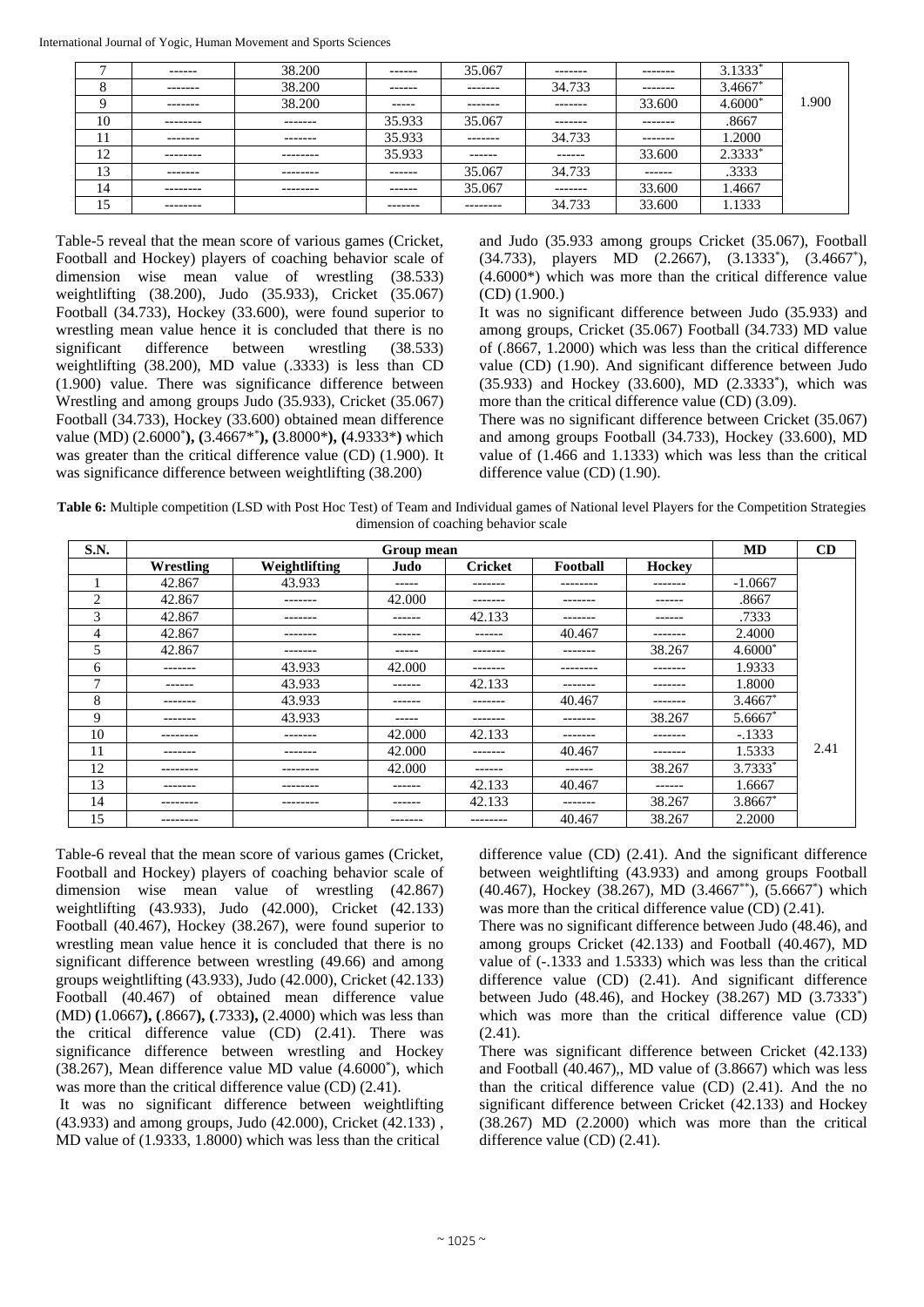**Table 7:** Multiple competition (LSD with Post Hoc Test) of Team and Individual games of National level Players for the Personal Report dimension of coaching behavior scale

| S.N.           |           |               | Group mean    |                |           |         | <b>MD</b> | CD   |
|----------------|-----------|---------------|---------------|----------------|-----------|---------|-----------|------|
|                | Wrestling | Weightlifting | Judo          | <b>Cricket</b> | Football  | Hockey  | 2.7333    |      |
|                | 37.0      | 34.2          | -----         | -------        | --------  | ------- | 1.8000    |      |
| $\overline{2}$ | 37.0      | -------       | 35.20         | -------        | -------   | ------  | .8000     |      |
| 3              | 37.0      | --------      | $- - - - - -$ | 36.20          | --------  | ------  | $3.4000*$ |      |
| 4              | 37.0      | --------      | -------       | ------         | 33.60     | ------- | $4.4000*$ |      |
| 5              | 37.0      |               | -----         | -------        | -------   | 32.60   | $-0.9333$ |      |
| 6              | -------   | 34.2          | 35.20         | --------       | --------- | ------- | $-1.9333$ |      |
| $\mathbf{r}$   | -------   | 34.2          | -------       | 36.20          | -------   | ------- | .6667     |      |
| 8              | -------   | 34.2          | $- - - - - -$ | -------        | 33.60     | ------- | 1.6667    |      |
| 9              | -------   | 34.2          | ------        | --------       | --------  | 32.60   | $-1.0000$ |      |
| 10             | --------  | -------       | 35.20         | 36.20          | -------   | ------- | $-1.0000$ |      |
| 11             | -------   | --------      | 35.20         | --------       | 33.60     | ------- | 1.6000    |      |
| 12             | --------  | --------      | 35.20         | ------         | -------   | 32.60   | 2.6000    |      |
| 13             | -------   | ---------     | $- - - - - -$ | 36.20          | 33.60     | ------  | 2.6000    | 2.54 |
| 14             | --------- | ---------     | -------       | 36.20          | --------  | 32.60   | $3.6000*$ |      |
| 15             | --------  |               | -------       | ---------      | 33.60     | 32.60   | 1.0000    |      |

Table-7 reveal that the mean score of various games (Cricket, Football and Hockey) players of coaching behavior scale of dimension wise mean value of wrestling (37.00) weightlifting (34.2), Judo (35.20), Cricket (36.20) Football (33.60), Hockey (32.60), were found superior to wrestling mean value hence it is concluded that there is no significant difference between wrestling (49.66) and among groups weightlifting (43.933), Judo (42.000), Cricket (42.133)) of obtained mean difference value (MD) **(**2.7333**), (**1.8000**), (**.8000**),** (2.4000) which was less than the critical difference value (CD) (2.41). There was significance difference between wrestling (37.00) and among groups Football (40.467) and Hockey (32.60), Mean

difference value MD value (3.4000\*, 4.4000\* ), which was more than the critical difference value (CD) (2.54).

It was significant difference between weightlifting (34.2), and among groups Judo (35.20), Cricket (36.20) Football (33.60), Hockey (32.60), MD value of (1.0000, 1.6000, and 2.6000) which was less than the critical difference value (CD) (2.54). There was no significant difference between Cricket (36.20) and (32.60), and among groups Football (33.60), Hockey, MD value of (2.6000, 2.6000) which was less than the critical difference value (CD) (2.41). And significant difference between Football (33.60), Hockey MD (3.6000\* ) which was more than the critical difference value (CD) (2.41).

**Table 8:** Multiple competition (LSD with Post Hoc Test) of Team and Individual games of National level Players for the Negative Personal Report dimension of coaching behavior scale

| S.N. |           |               | Group mean |                |          |               | <b>MD</b>    | CD    |
|------|-----------|---------------|------------|----------------|----------|---------------|--------------|-------|
|      | Wrestling | Weightlifting | Judo       | <b>Cricket</b> | Football | <b>Hockey</b> |              |       |
|      | 21.400    | 16.467        | -----      | --------       | -------- | -------       | 4.9333*      |       |
| 2    | 21.400    | --------      | 20.133     | -------        | -------- | -------       | 1.2667       |       |
| 3    | 21.400    | -------       | ------     | 28.533         | -------- | -------       | $-7.1333*$   |       |
| 4    | 21.400    | --------      | -------    | -------        | 24.867   | -------       | $-3.4667$    |       |
| 5    | 21.400    | -------       | -----      | -------        | -------- | 26.00         | $-4.6000*$   |       |
| 6    | --------  | 16.467        | 20.133     | -------        | -------- | --------      | $-3.6667$    |       |
| ┑    | ------    | 16.467        | -------    | 28.533         | -------- | --------      | $-12.0667$ * |       |
| 8    | -------   | 16.467        | ------     | -------        | 24.867   | -------       | $-8.4000*$   |       |
| 9    | --------  | 16.467        | -----      | -------        | -------- | 26.00         | $-9.5333*$   |       |
| 10   | --------  | --------      | 20.133     | 28.533         | -------- | -------       | $-8.4000*$   |       |
| 11   | -------   | -------       | 20.133     | -------        | 24.867   | -------       | $-4.7333*$   |       |
| 12   | --------  | --------      | 20.133     | ------         | ------   | 26.00         | $-5.8667$ *  | 47.34 |
| 13   | --------  | ---------     | ------     | 28.533         | 24.867   | -------       | 3.6667       |       |
| 14   | --------  | --------      | ------     | 28.533         | -------  | 26.00         | 2.5333       |       |
| 15   | --------- |               | --------   | ---------      | 24.867   | 26.00         | $-1.1333$    |       |

Table-8 reveal that the mean score of various games (Cricket, Football and Hockey) players of coaching behavior scale of dimension wise mean value of wrestling (21.400) weightlifting (16.467), Judo (20.133), Cricket (28.533) Football (24.867), Hockey (26.00), were found superior to wrestling mean value hence it is concluded that there is significant difference between wrestling (21.400) and weightlifting (16.467), MD value (4.9333<sup>\*</sup>) is more than CD (3.15) value. There was no significance difference between Wrestling (21.400) and Judo (20.133), obtained mean difference value (MD) (1.2667**),** which was less than the critical difference value (CD) (3.15). It was significance difference between Wrestling (21.400) and Cricket (28.533) Football (24.867), Hockey (26.00),, players MD (-7.1333\*), (-

3.4667\*),  $(-4.6000^*)$ , which was more than the critical difference value (CD) (3.15)

### **Weightlifting**

It was no significant difference between weightlifting (16.467), and Judo (20.133), MD value of (3.6667) which was less than the critical difference value (CD) (1.90). And significant difference between weightlifting (16.467) and among groups Cricket (28.533) Football (24.867), Hockey  $(26.00)$ , MD  $(12.0667^*, 8.4000^* - 9.5333^{**})$ , which was more than the critical difference value (CD) (3.15).

#### **Judo**

There was significant difference between Judo (20.133), and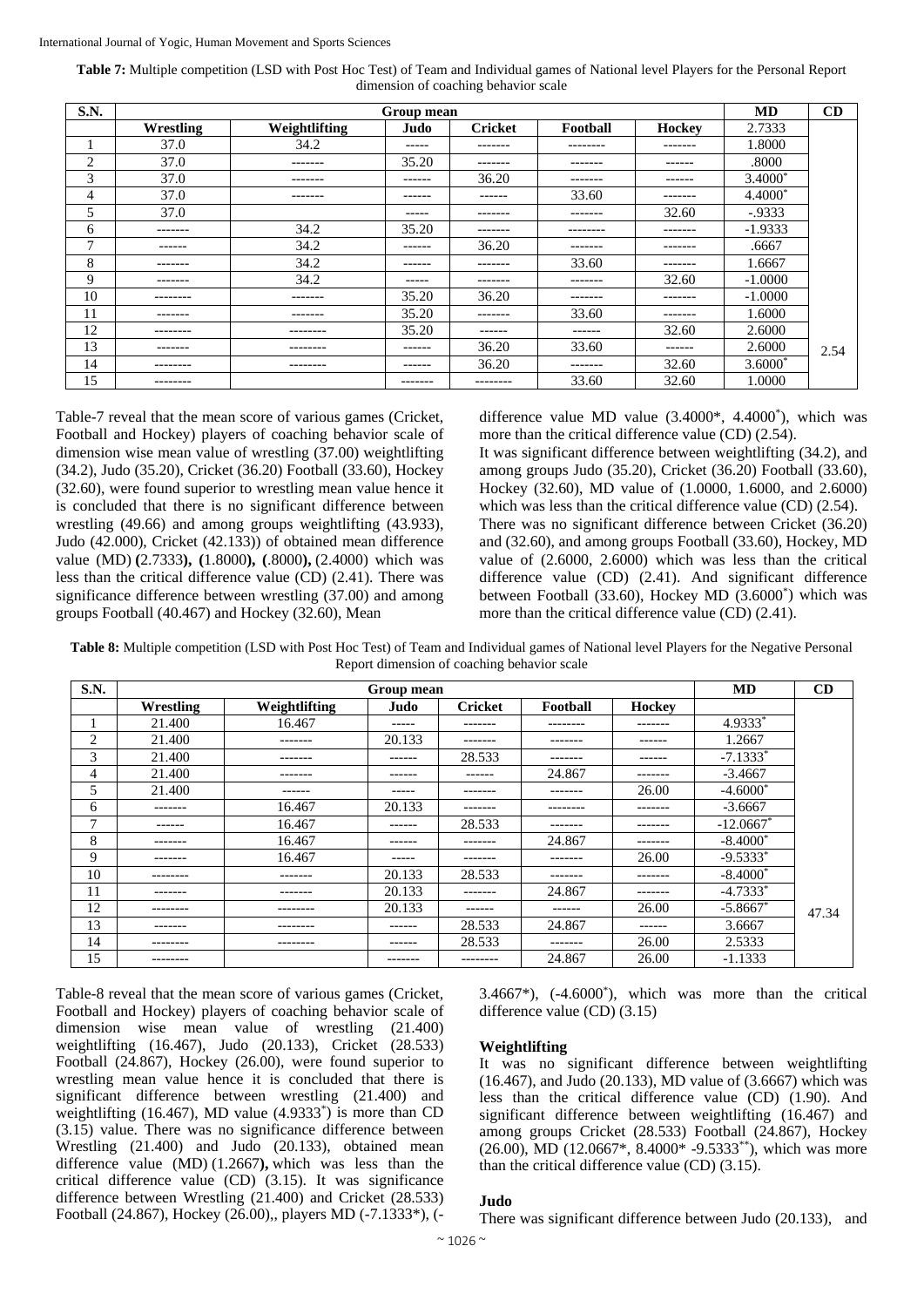among groups Cricket (28.533) Football (24.867), Hockey (26.00), MD value of (-8.4000, -4.7333\* -5.8667\*) which was more than the critical difference value (CD) (3.15).

## **Cricket**

There was no significant difference between Cricket (28.533) and among groups Football (24.867), Hockey (26.00) MD value of (3.6667, 2.5333) which was more than the critical difference value (CD) (3.15).

# **Football**

There was no significant difference between Football (24.867) and Hockey (26.00) MD value of (-1.1333) which was more than the critical difference value (CD) (3.15).

**Table 9:** Multiple competition (LSD with Post Hoc Test) of Team and Individual games of National level Players for the Over All dimension of coaching behaviour scale

| S.N. |           |               | Group mean |                |          |          | MD         | CD    |
|------|-----------|---------------|------------|----------------|----------|----------|------------|-------|
|      | Wrestling | Weightlifting | Judo       | <b>Cricket</b> | Football | Hockey   |            |       |
|      | 262.600   | 254.067       | -----      | -------        | -------- | -------- | 8.5333     |       |
| 2    | 262.600   | -------       | 253.06     | -------        | -------  | -------  | 9.5333     |       |
| 3    | 262.600   | -------       | ------     | 259.200        | -------  | ------   | 3.4000     |       |
| 4    | 262.600   | -------       | ------     | ------         | 247.867  | -------  | 14.7333*   |       |
| 5    | 262.600   |               | -----      | --------       | -------- | 26.00    | 23.4000*   |       |
| 6    | --------  | 254.067       | 253.06     | --------       | -------- | -------- | 1.0000     |       |
| 7    | -------   | 254.067       | ------     | 259.200        | -------  | -------  | $-5.1333$  |       |
| 8    | -------   | 254.067       | ------     | -------        | 247.867  | -------  | 6.2000     |       |
| 9    | -------   | 254.067       | -----      | --------       | -------  | 26.00    | 14.8667*   |       |
| 10   | --------- | -------       | 253.06     | 259.200        | -------  | -------- | $-6.1333$  |       |
| 11   | --------  | -------       | 253.06     | -------        | 247.867  | -------- | 5.2000     |       |
| 12   | --------  | --------      | 253.06     | ------         | ------   | 26.00    | 13.8667*   | 10.87 |
| 13   | -------   | --------      | ------     | 259.200        | 247.867  | ------   | 11.3333    |       |
| 14   | --------  | ---------     | -------    | 259.200        | -------- | 26.00    | $20.0000*$ |       |
| 15   | --------  |               | -------    | --------       | 247.867  | 26.00    | 8.6667     |       |

Table-9 reveal that the mean score of various games (Cricket, Football and Hockey) players of coaching behavior scale of dimension wise mean value of wrestling (262.600) weightlifting (254.06), Judo (253.06), Cricket (259.200) Football (247.867), Hockey (26.00), were found superior to wrestling mean value hence it is concluded that there is no significant difference between wrestling (262.600) and among groups weightlifting (254.06), Judo (253.06), and Cricket (259.200) MD value (8.5333, 9.5333, 3.4000\* ) is more than CD (10.87) value. There was significance difference between wrestling (262.600) and among groups Football (247.867), Hockey (26.00) obtained mean difference value (MD) (14.7333, 23.4000\* **),** which was more than the critical difference value (CD) (10.87).

# **Weightlifting**

It was no significant difference between weightlifting (254.06), and among groups Judo (253.06), Cricket (259.200) Football (247.867) MD value of (1.0000, -5.1333, and 6.2000) which was less than the critical difference value (CD) (10.87). And significant difference between weightlifting (254.06) and Hockey (26.00) MD (14.8667\* ), which was more than the critical difference value (CD) (10.87). Judo There was no significant difference between Judo (253.06), and among groups Cricket (259.200) Football (247.867), MD value of (-6.1333, 5.2000) which was less than the critical difference value (CD) (10.87). And significant difference between Judo (253.06), and Hockey (26.00) MD (13.8667),

# **Cricket**

(10.87).

There was no significant difference between Cricket (259.200) and Football (247.867) MD value of (11.3333,) which was less than the critical difference value (CD) (10.87). And significant difference between Cricket (259.200) and Hockey  $(26.00)$  MD value  $(20.0000<sup>*</sup>)$  which was more than the critical difference value (CD) (10.87).

which was more than the critical difference value (CD)

# **Football**

There was no significant difference between Football (247.867 and Hockey (26.00) MD value of (8.6667) which was more than the critical difference value (CD) (10.87).

## **Discussion of Findings**

The reason of these differences can be associated with above results this is probably due to the different nature of the physical components training and pre-requisite for students. Number of participation and level of participation. The reason may be attributed that the physically trained student or level of achievements and taken deferent types nutrition food. These results may be due to a small sample of size and other factors such as different types of body, differences in body composition. These results may be nutrition diet schedule deference. The reason may be Psychological variables like stress, sports competition anxiety, aggression, fear, motivation confidence, attention concentration etc.

# **Conclusions**

# **According to objectives of the study the following conclusions were drawn:**

According to objectives of the study the following conclusions were drawn:

- There was significance difference Mean score f-value, of perspective of coaching behavioral patterns at National level in various games with dimension wise dimension of Physical Training, Technical Skill Goal Setting, Negative Personal Rapport.
- There was significance difference between Wrestling and Hockey, Wrestling and Hockey, Judo and Hockey and Cricket and Hockey for the National level Players for of Physical training dimension of coaching behavior scale
- There was significance difference between Wrestling and Football, Wrestling and Hockey Wrestling and Football, Wrestling and Hockey, Judo and Hockey and Cricket and Hockey for the National level Players for of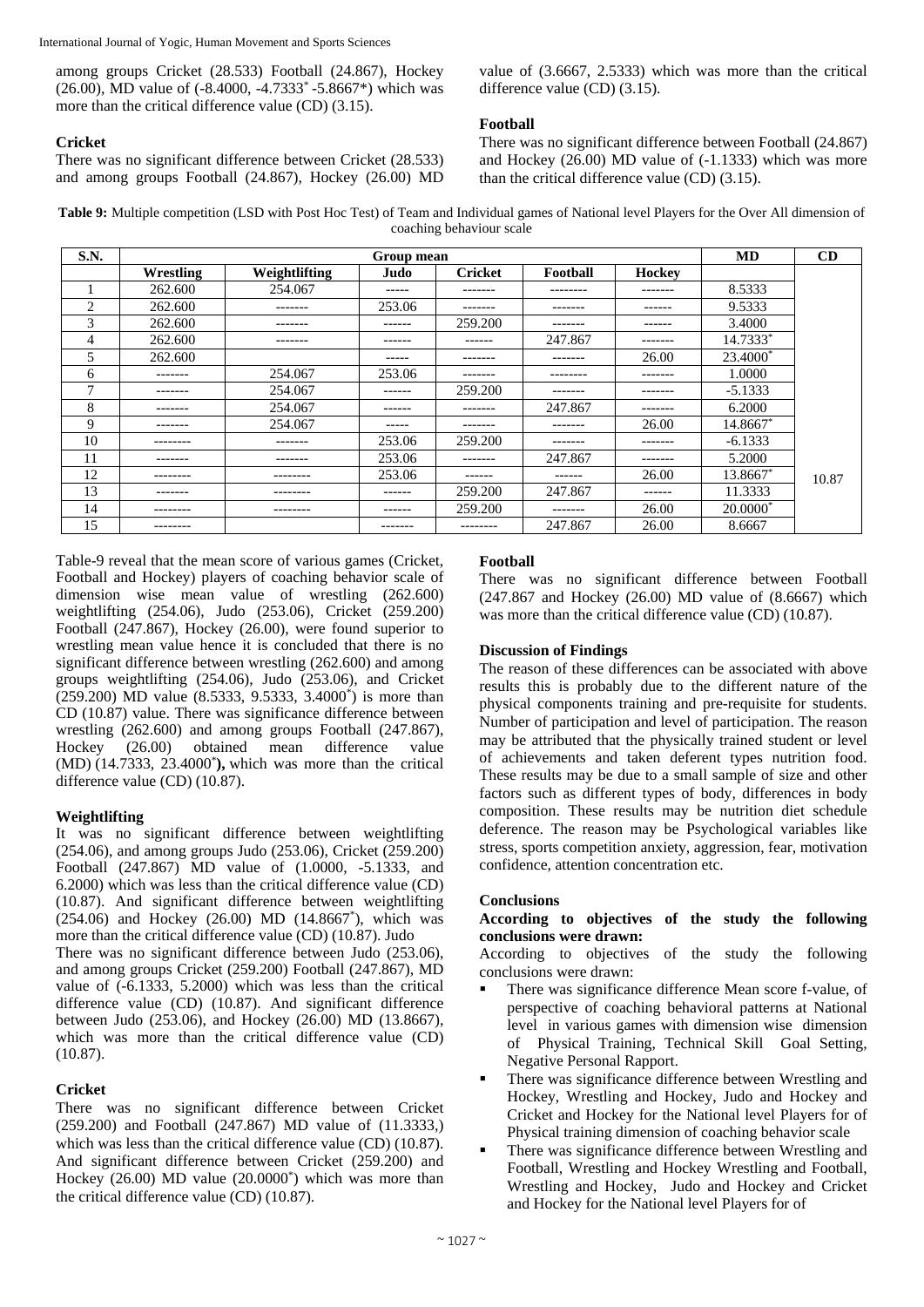Technical Skill dimension of coaching behavior scale

- There was no significance difference between all individual and team games players of National level Players for of mental preparation dimension of coaching behavior scale
- There was significance difference between (Wrestling and Judo, Cricket, Football, Hockey) (Between Weightlifting and Judo, Cricket, Football, Hockey ) between Judo and Hockey, for the National level Players of Goal Setting dimension of coaching behavior scale
- There was significance difference between Wrestling and Hockey Wrestling and Football, Weightlifting and Football, Weightlifting and Hockey, Judo and Hockey and Football and Hockey for the Competition Strategies dimension of coaching behavior scale
- There was significance difference between Wrestling and Cricket, Wrestling and Football, Cricket and Hockey for the Personal Report dimension of coaching behavior scale
- There was significance difference between (Wrestling and weightlifting, Cricket, Football, Hockey) (Between Weightlifting and, Cricket, Football, Hockey) (between Judo and Cricket, Football, Hockey), for the National level Players of Goal Setting dimension of coaching behavior scale.
- **There was significance difference between Wrestling and** Football, Wrestling and Hockey, Weightlifting and Football, Weightlifting and Hockey, Judo and Hockey, Cricket and Hockey for the Over All dimension of coaching behavior scale.

## **References**

- 1. Cote J., *et al*. "An exploratory examination of the Coaching Behavior Scale for Sport" AVANTE 1999;5:82-92. http://www.athleteassessment.com/revisting-coach-behavior.html
- 2. http://thecoach-athlete-relationshipwikispaces.com
- 3. Renata Baric, Valentin Bucikv : Motivational difference in athletes" Kinesiology 2009;41(2):181-194
- 4. Ibid.
- 5. Cote J, *et al*. An exploratory examination of the Coaching Behavior Scale for Sport AVANTE 1999;5:82-92.
- 6. Michael Kent. The Oxford Dictionary of Sports Science & Medicine, 2007.
- 7. http://dictionary.reference.com
- 8. Aleksandra Aleksic *et al*. College Athletes' Perceptions Of Coaching Behaviours: Differences Between Individual And Team Sports Baltic Journal Of Sport & Health Sciences No 2016;2(101):61-65.
- 9. Amorose AJ, Horm T. Intrinsic Motivation : Relationship With Collegiate Athletes' Gender, Scholarship Status And Perceptions Of Their Coaching Behaviour Journals Of Sports & Exercise Psychology, (Human Kinetics Publishers Inc. 2000, 63-84
- 10. Amy Loh Liew Yi, Teo Eng Wah, Remco Polman. Movement, Health & Exercise" 7(1), 145-152.2018 January (Http://Dx.Doi.Org/10.15282/Mohe.V7i1.167 )
- 11. Chul-Ho Bum And Stephen H. Shin "The Relationships Between Coaches' Leadership Styles, Competitive State Anxiety, And Golf Performance In Korean Junior Golfers" Sport Science Review, Vol. Xxiv, No. 5-6, December 2015 ,371 – 386( Doi: 10.1515/Ssr-2015- 0024}
- 12. Damir Jurko *et al*. "Initial Validation Of Coaching Behavior Scales In Volleyball" Sport Spa Vol. 10, Issue

I, (2013), P. 47-70

- 13. Daniel Gould & Sarah Carson "The Relationship Between Perceived Coaching Behaviors And Developmental Benefits Of High School Sports Participation" Hellenic Journal Of Psychology, Vol. 7 (2010) P. 298-314.
- 14. Evangelos Bebetsos\* Filippos Filippou\* George Bebetsos\*\* "Athletes' Criticism Of Coaching Behavior: Differences Among Gender, And Type Of Sport" Polish Psychological Bulletin 2017, Vol. 48(1) 66–71 (Doi - 10.1515/Ppb-2017-0008)
- 15. F. Moen, R. Giske, R. Høigaard "Coaches Perceptions Of How Coaching Behavior Affects Athletes: An Analysis Of Their Position On Basic Assumptions In The Coaching Role" -International Journal Of Learning, Teaching And Educational Research Vol. 11, No. 1, Pp. 180-199, April 2015
- 16. Fikret Soyera,Ihsan Sari,Laurentiu-Gabriel Talaghir 15 " The Relationship Between Perceived Coaching Behaviour And Achievement Motivation: A Research In Football Players" Procedia - Social And Behavioral Sciences 152 ( 2014 ) 421 – 425( Available Online At Www.Sciencedirect.Com
- 17. Frode Moen "The Coach-Athlete Relationship And Expectations" International Journal Of Humanities And Social Science Vol. 4, No. 11; September 2014, 29-40
- 18. Hanifi Üzüm "Athletes' Perception Of Coaches' Behavior And Skills About Their Sport Journal Of Education And Training Studies" Vol. 6, No. 5; May 2018 Issn 2324-805x E-Issn 2324-8068 Published By Redfame Publishing Url P.28-33
- 19. Ihsan Sarı, Betül Bayazıt 12 "The Relationship Between Perceived Coaching Behaviours, Motivation And Self-Efficacy In Wrestlers" Journal Of Human Kinetics Volume 57/2017, 239-251 Doi: 10.1515/Hukin-2017- 0065 Section Iv – Behavioural Sciences In Sport --
- 20. Joseph Baker *et al*. "The Relationship Between Coaching Behaviors And Sport Anxiety In Athletes" Journals Of Science And Medicine In Sports Vol. 3, Issue I (June 2000) P. 110-119
- 21. Seth Dayton Kravig. Coaching Behaviour Performances of Interscholastic Athletes Unpublished Master Thesis University Of North Texas 2003.
- 22. Laura Kenow, Williams M. Coach Athlete Compatibility And Athlete's Perception Of Coaching Behavior Journal Of Sport Behavior 1999, 251-259.
- 23. Megan M Buning, Melissa A Thompson. Coaching Behaviors And Athlete Motivation: Female Softball Athletes' Perspectives Sports Science Review 2015;24(5- 6):345-370 Doi: 10.1515/Ssr-2015-0023
- 24. Michael B Phillips, Colby B Jubenville. Student-Athletes' Perceptions Of Men's Basketball Head Coaches' Competencies At 15 Selected Nccaa Division Ii Christian Colleges' Journal Of Sport Administration & Supervision 2009;1(1):39-51. (Http://Hdl.Handle.Net/2027/Spo.6776111.0001.108; Published Online April, 2009.)
- 25. Nasser Bai, Amir Dana. The Relationship Between Coaching Behaviors And Athletes' Burnout In Golestan Province Futsal Super League Players. European Journal Of Experimental Biology 2013;3(6):111-114 (Pelagia Research Library Issn: 2248 -9215 -- Coden (Usa): Ejebau -- Www.Pelagiaresearchlibrary.Com)
- 26. Par Rylander. Coaches' Bases Of Power And Coaching Effectiveness In Team Sports International Sport